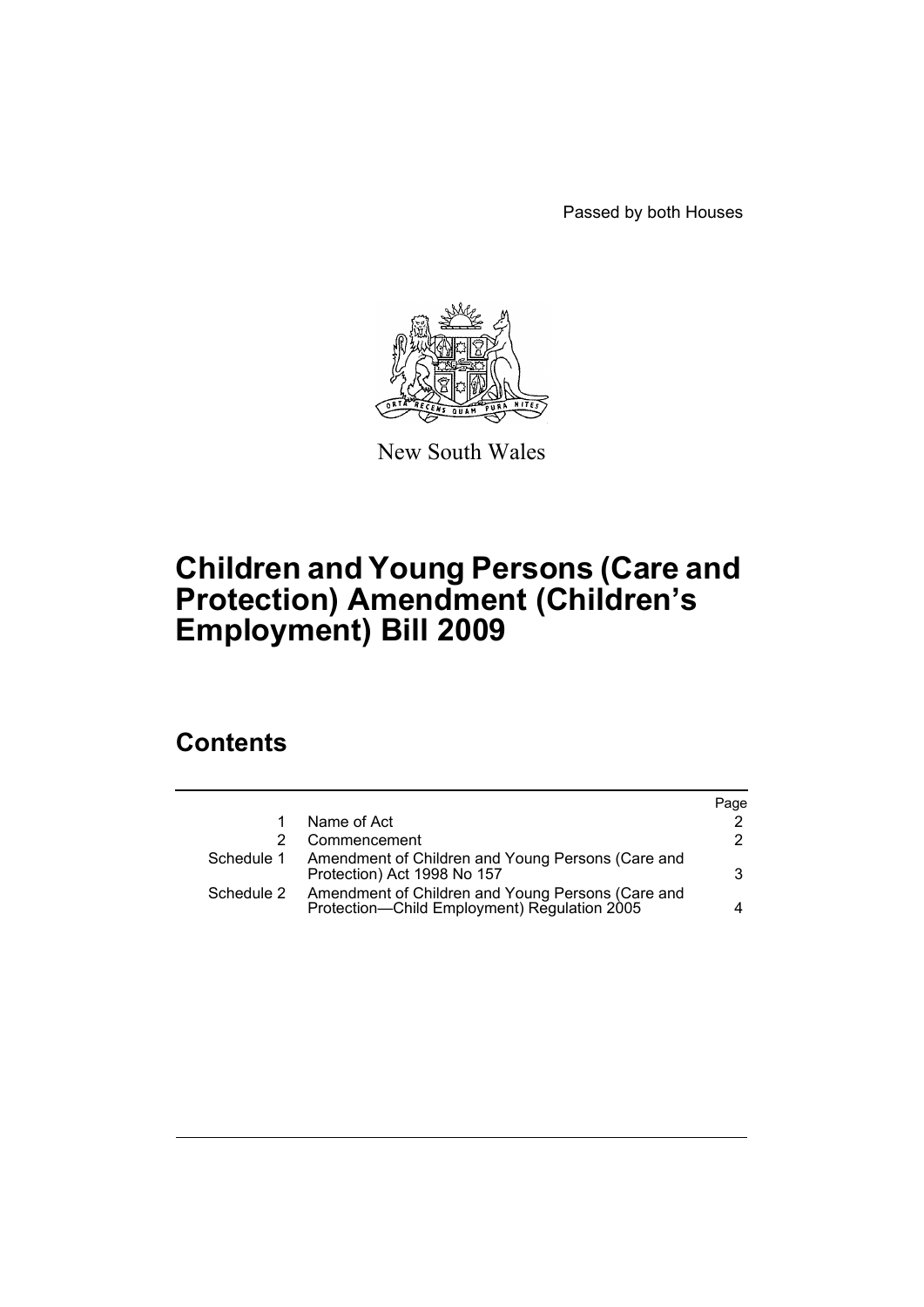*I certify that this public bill, which originated in the Legislative Assembly, has finally passed the Legislative Council and the Legislative Assembly of New South Wales.*

> *Clerk of the Legislative Assembly. Legislative Assembly, Sydney, , 2009*



New South Wales

## **Children and Young Persons (Care and Protection) Amendment (Children's Employment) Bill 2009**

Act No , 2009

An Act to amend the *Children and Young Persons (Care and Protection) Act 1998* and related legislation with respect to the employment of children.

*I have examined this bill and find it to correspond in all respects with the bill as finally passed by both Houses.*

*Assistant Speaker of the Legislative Assembly.*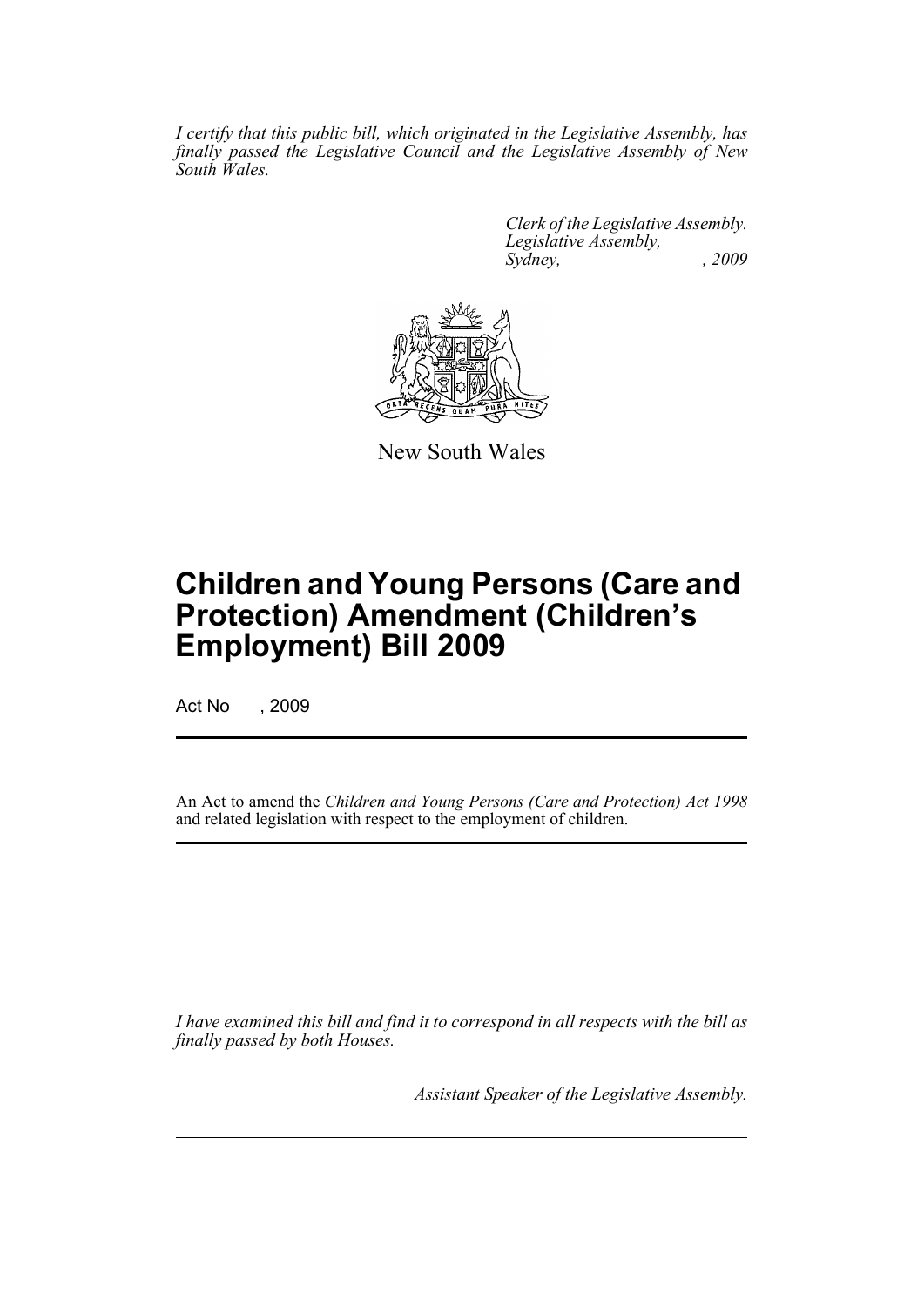Children and Young Persons (Care and Protection) Amendment (Children's Clause 1 Employment) Bill 2009

#### <span id="page-2-0"></span>**The Legislature of New South Wales enacts:**

#### **1 Name of Act**

This Act is the *Children and Young Persons (Care and Protection) Amendment (Children's Employment) Act 2009*.

#### <span id="page-2-1"></span>**2 Commencement**

This Act commences on a day or days to be appointed by proclamation.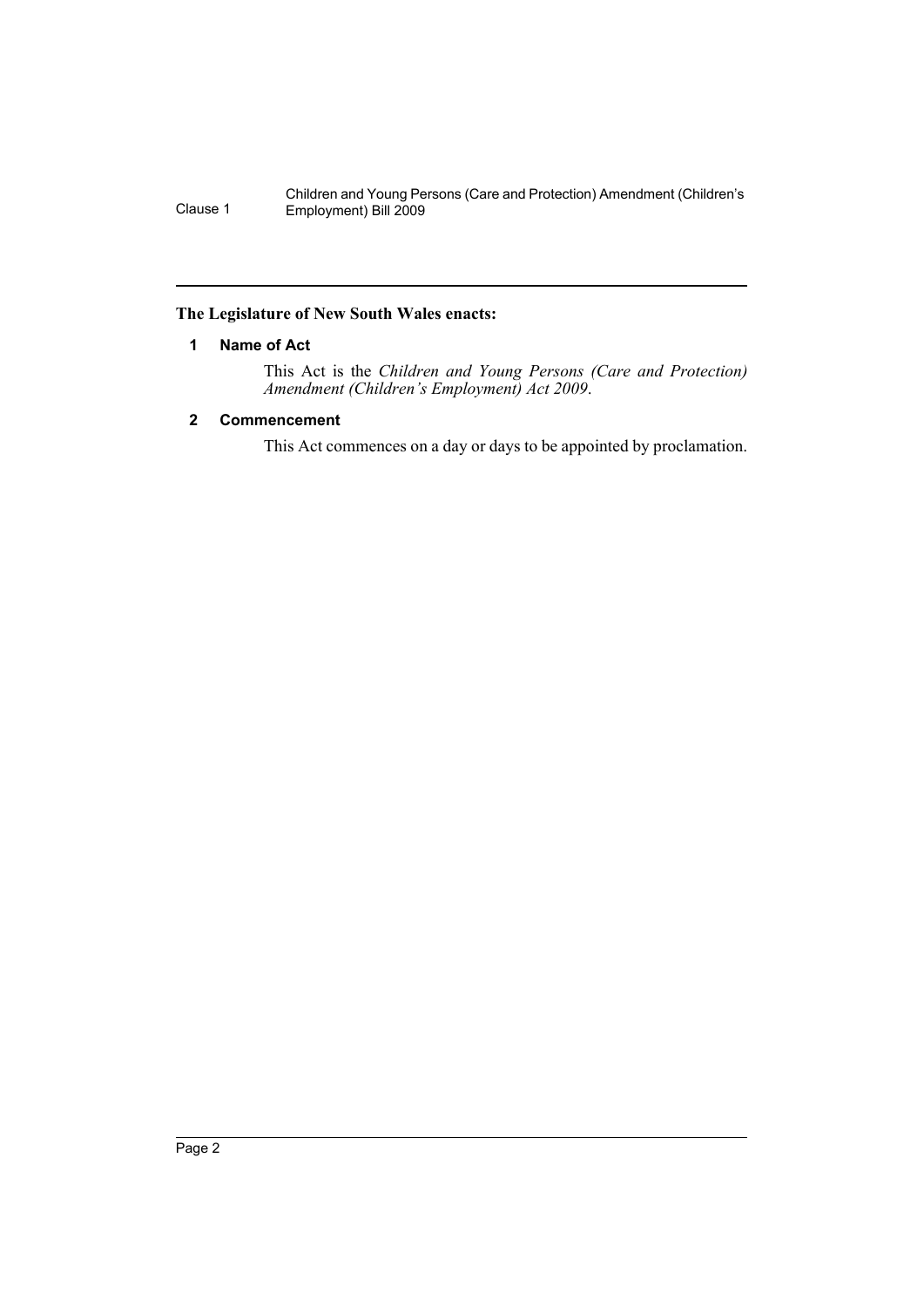Children and Young Persons (Care and Protection) Amendment (Children's Employment) Bill 2009

Amendment of Children and Young Persons (Care and Protection) Act 1998 No 157 Schedule 1

### <span id="page-3-0"></span>**Schedule 1 Amendment of Children and Young Persons (Care and Protection) Act 1998 No 157**

#### **[1] Section 221 Definitions**

Omit the definition of *child* in section 221 (1). Insert instead:

*child* means:

- (a) a person under the age of 15 years (except as provided by paragraph (b)), or
- (b) a person under the age of 16 years (in the case of employment as a model<sup>)</sup>.

#### **[2] Section 223 Certain employers of children to be authorised**

Omit "10 penalty units". Insert instead "100 penalty units".

#### **[3] Schedule 3 Savings, transitional and other provisions**

Insert at the end of clause 1 (1):

*Children and Young Persons (Care and Protection) Amendment (Children's Employment) Act 2009*

#### **[4] Schedule 3**

Insert at the end of the Schedule with appropriate Part and clause numbering:

### **Part Provision consequent on enactment of Children and Young Persons (Care and Protection) Amendment (Children's Employment) Act 2009**

#### **Application of amendment**

The amendment to the definition of *child* in section 221 made by the *Children and Young Persons (Care and Protection) Amendment (Children's Employment) Act 2009* extends to the employment of a person on or after the commencement of that amendment, even if the contract or other arrangement under which the person is employed was entered into or made before that commencement.